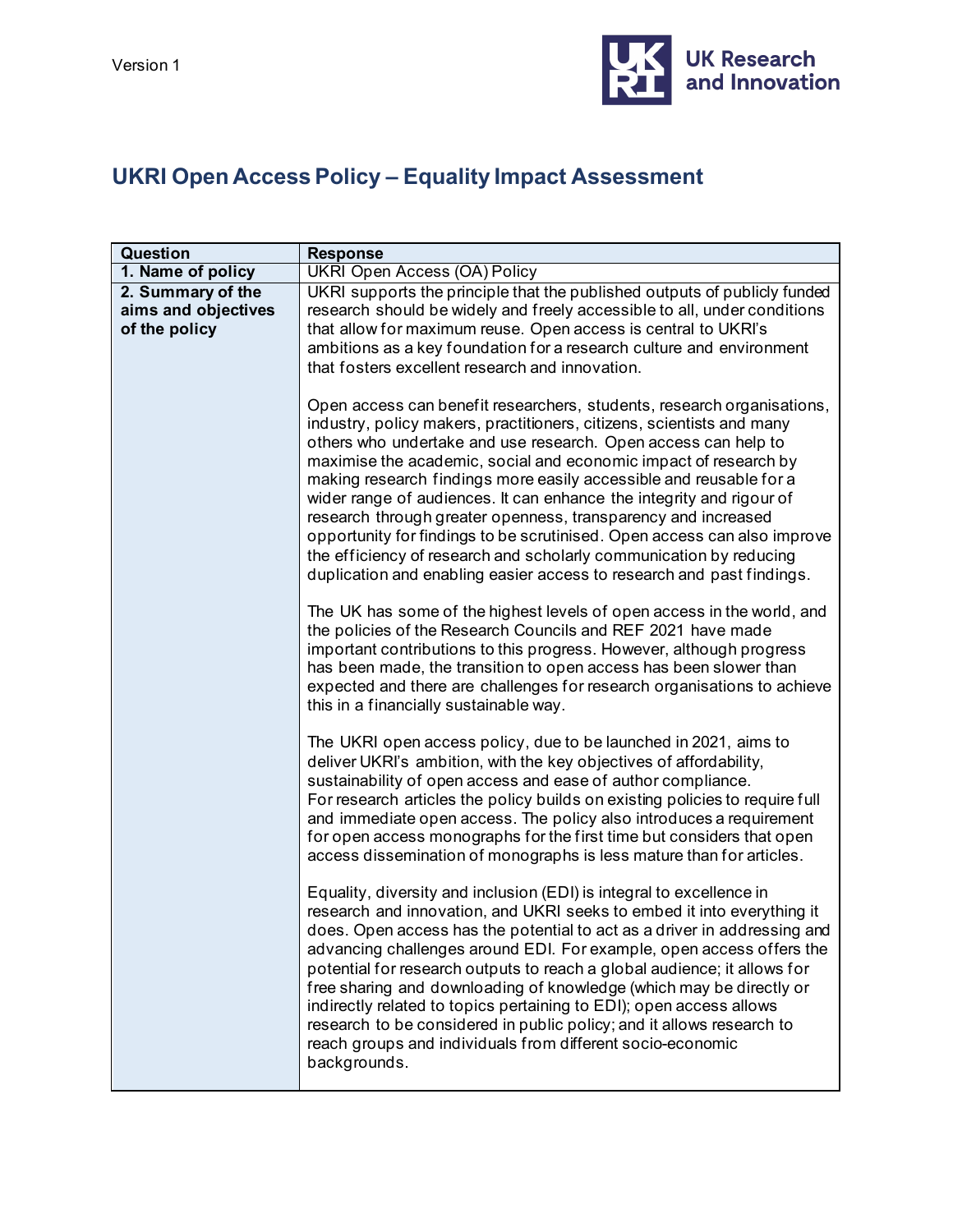

|                                                                                         | UKRI operates in compliance with the Equality Act 2010 <sup>1</sup> and as set out<br>in section 149, has a public sector equality duty to have due regard to                                                                                                                                                                                                                                                                                                                                                                                                                                                                                                                                                                         |
|-----------------------------------------------------------------------------------------|---------------------------------------------------------------------------------------------------------------------------------------------------------------------------------------------------------------------------------------------------------------------------------------------------------------------------------------------------------------------------------------------------------------------------------------------------------------------------------------------------------------------------------------------------------------------------------------------------------------------------------------------------------------------------------------------------------------------------------------|
|                                                                                         | EDI in exercising its functions. In particular section 149 requires that<br>UKRI must, in the exercise of its functions, have due regard to the need<br>to:                                                                                                                                                                                                                                                                                                                                                                                                                                                                                                                                                                           |
|                                                                                         | • eliminate discrimination, harassment, victimisation and any other<br>conduct that is prohibited by or under this Act;                                                                                                                                                                                                                                                                                                                                                                                                                                                                                                                                                                                                               |
|                                                                                         | • foster good relations between persons who share a relevant protected<br>characteristic and persons who do not share it; and                                                                                                                                                                                                                                                                                                                                                                                                                                                                                                                                                                                                         |
|                                                                                         | • advance equality of opportunity between persons who share a<br>relevant protected characteristic and persons who do not share it;<br>which involves having due regard, in particular, to the need to (a)<br>remove or minimise disadvantages suffered by those who share a<br>relevant protected characteristic that are connected to that<br>characteristic; (b) take steps to meet the needs of those who share a<br>relevant protected characteristic that are different from the needs of<br>those who do not share it; and (c) encourage those who share a<br>relevant protected characteristic to participate in public life or in any<br>other activity in which participation by such persons is<br>disproportionately low. |
|                                                                                         | UKRI aims to ensure that its open access policy supports the wider<br>research and innovation environment, including ensuring that the policy<br>does not unintentionally cause or contribute to disadvantages or<br>inequalities, and having regard to the above considerations.                                                                                                                                                                                                                                                                                                                                                                                                                                                     |
|                                                                                         | As set out in this document, UKRI has undertaken an Equality Impact<br>Assessment (EIA) of its draft open access policy, which includes actions<br>to mitigate any negative impacts identified. This EIA currently considers<br>the impact of the UKRI open access policy only, and UKRI will continue<br>to consider impacts on equality as further details around policy<br>implementation are developed, including funding mechanisms.                                                                                                                                                                                                                                                                                             |
| 3. What involvement<br>and consultation has<br>been done in relation<br>to this policy? | This policy is the output of the UKRI Open Access Review, which was<br>initiated in late 2018 and followed Government best practice for<br>Departmental consultation. The review has followed an evidence-based<br>approach including engagement and consultation with a wide range of<br>stakeholders, including universities and other research performing<br>organisations, publishers, learned societies, researchers and other UK<br>and European funders.                                                                                                                                                                                                                                                                       |
|                                                                                         | Between February and May 2020 UKRI held a formal consultation on a<br>draft policy, and received 350 responses from a diverse range of<br>organisations and individuals. The consultation asked specific questions<br>on challenges and inequalities. The deadline of the consultation was<br>extended due to the Covid-19 pandemic to support an inclusive<br>consultation process.                                                                                                                                                                                                                                                                                                                                                  |
| 4. Who is affected by<br>the policy?                                                    | The policy will impact UKRI funded researchers and students, Higher<br>Education Institutions, Research Institutes, Publishers, Learned                                                                                                                                                                                                                                                                                                                                                                                                                                                                                                                                                                                               |

<span id="page-1-0"></span><sup>1</sup> [Equality Act 2010 \(legislation.gov.uk\)](https://www.legislation.gov.uk/ukpga/2010/15/introduction)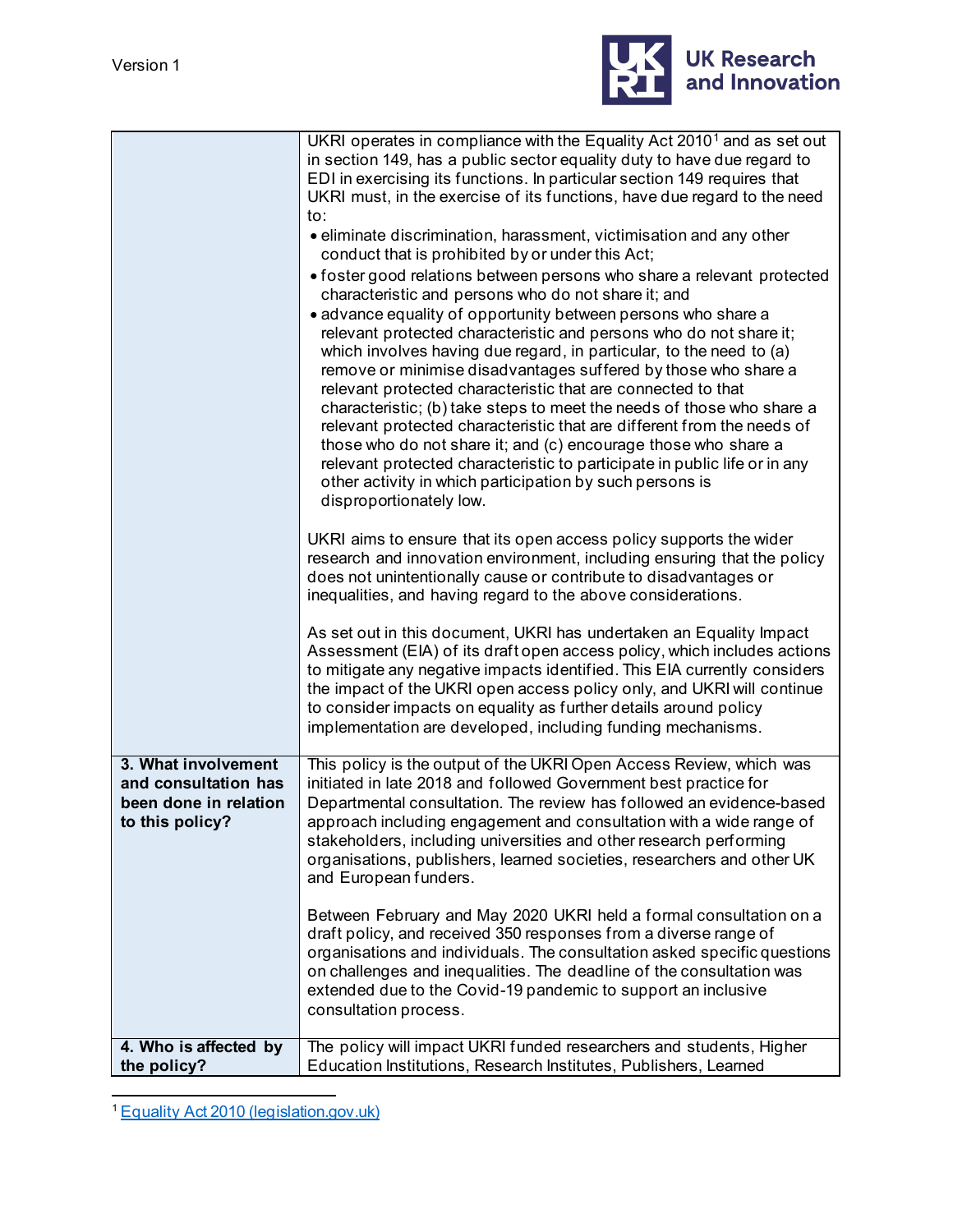

| Societies, Libraries and other providers of scholarly communication<br>infrastructure or services.                                                                                                                                       |
|------------------------------------------------------------------------------------------------------------------------------------------------------------------------------------------------------------------------------------------|
| More widely, greater open access can benefit researchers, students,<br>research organisations, industry, policy makers, practitioners, citizen<br>scientists and many others who undertake and use research.                             |
| UKRI will monitor the policy through its implementation, and there will a<br>formal evaluation and review points, including for unintended EDI<br>consequences. See further details on our website at Shaping our open<br>access policy. |
|                                                                                                                                                                                                                                          |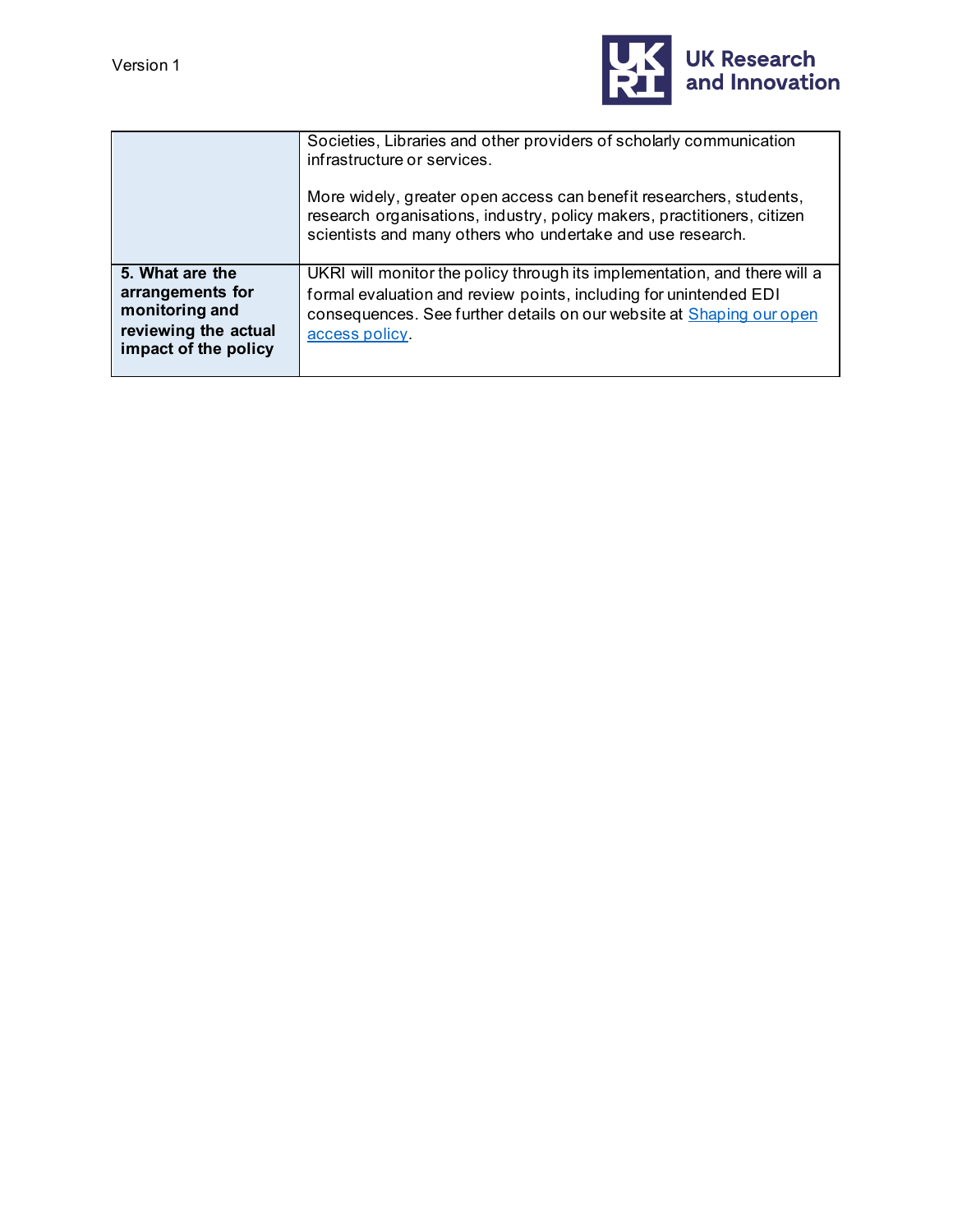

| <b>Protected</b><br>characteristic<br>group and other<br>groups | Is there a potential for<br>positive or negative<br>impact                                      | Please explain and give examples of any evidence<br>used                                                                                                                                                                                                                                                                                                                         | Action to address negative impact<br>(e.g. adjustment to the policy) or<br>explanation of why the negative<br>impact is proportionate and justified                                                                                                                                                                                  |
|-----------------------------------------------------------------|-------------------------------------------------------------------------------------------------|----------------------------------------------------------------------------------------------------------------------------------------------------------------------------------------------------------------------------------------------------------------------------------------------------------------------------------------------------------------------------------|--------------------------------------------------------------------------------------------------------------------------------------------------------------------------------------------------------------------------------------------------------------------------------------------------------------------------------------|
|                                                                 |                                                                                                 |                                                                                                                                                                                                                                                                                                                                                                                  |                                                                                                                                                                                                                                                                                                                                      |
|                                                                 |                                                                                                 | PROTECTED CHARACTERSTIC GROUPS                                                                                                                                                                                                                                                                                                                                                   |                                                                                                                                                                                                                                                                                                                                      |
| <b>Disability</b>                                               | Likely positive impacts<br>for those with certain<br>illnesses and/or physical<br>disabilities. | The policy enhances the transition to open access and<br>widens the range of in-scope articles, this will likely<br>improve access for those with certain illnesses and/or<br>physical disabilities by removing the need to attend a<br>physical location to access materials.                                                                                                   |                                                                                                                                                                                                                                                                                                                                      |
|                                                                 | Those who are on long<br>term sick/absence may<br>be negatively affected                        | Authors may be on long term sick / absence at critical<br>points in the workflow that may affect their ability to<br>comply within expected timescales (immediately<br>available for research articles and within 12 months for<br>longform outputs). Note that compliance with the UKRI<br>open access policy is set at the organisational rather<br>than the individual level. | The policy will include an exception of a<br>pro-rated extension in such<br>circumstances, alongside clear<br>guidance. Further detail will be<br>developed as part of policy<br>implementation. UKRI will provide a<br>contact so those experiencing difficulties<br>in operationalising the policy can get in<br>touch to discuss. |
| Gender<br>reassignment                                          | It is not expected this<br>policy will have an<br>impact                                        |                                                                                                                                                                                                                                                                                                                                                                                  |                                                                                                                                                                                                                                                                                                                                      |
| <b>Marriage or civil</b><br>partnership                         | It is not expected this<br>policy will have an<br>impact                                        |                                                                                                                                                                                                                                                                                                                                                                                  |                                                                                                                                                                                                                                                                                                                                      |
| <b>Pregnancy and</b><br>maternity                               | Potential negative<br>impact                                                                    | Individuals may be on parental leave at critical points in<br>the workflow that may affect their ability to comply with<br>expected timescales (immediately available for<br>research articles and within 12 months for longform<br>outputs). Note that compliance with the UKRI open                                                                                            | The policy will include an exception of a<br>pro-rated extension in such<br>circumstances, alongside clear<br>guidance. Further detail will be<br>developed as part of policy                                                                                                                                                        |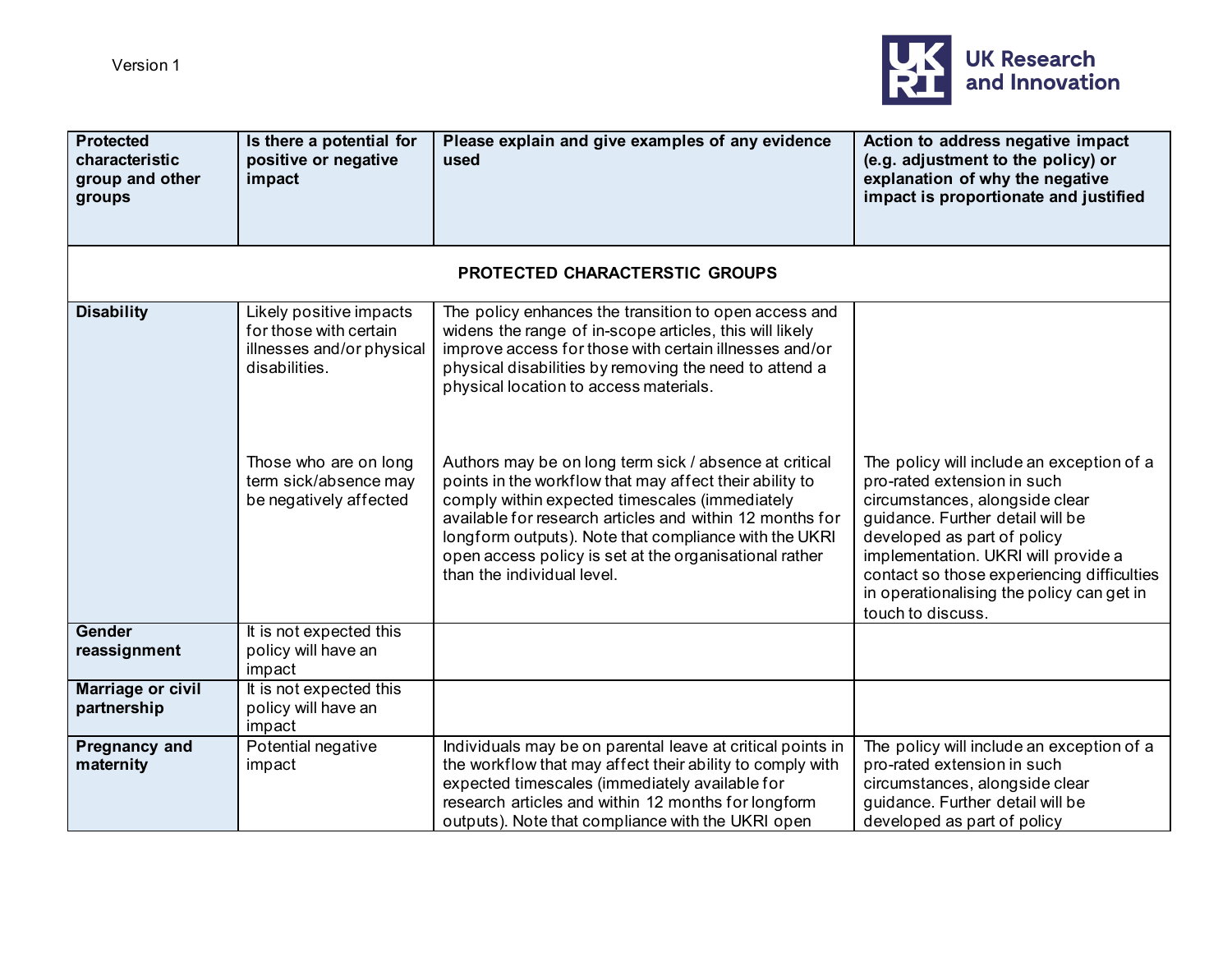<span id="page-4-0"></span>

| <b>Protected</b><br>characteristic<br>group and other<br>groups | Is there a potential for<br>positive or negative<br>impact                                                                              | Please explain and give examples of any evidence<br>used                                                                                                                                                                                                                                                                                                                                                                                                                                                                                                                                                                                                                                                                                                                                                                                                  | Action to address negative impact<br>(e.g. adjustment to the policy) or<br>explanation of why the negative<br>impact is proportionate and justified                                                                                                                                                                                                                                                                                                                                                                      |
|-----------------------------------------------------------------|-----------------------------------------------------------------------------------------------------------------------------------------|-----------------------------------------------------------------------------------------------------------------------------------------------------------------------------------------------------------------------------------------------------------------------------------------------------------------------------------------------------------------------------------------------------------------------------------------------------------------------------------------------------------------------------------------------------------------------------------------------------------------------------------------------------------------------------------------------------------------------------------------------------------------------------------------------------------------------------------------------------------|--------------------------------------------------------------------------------------------------------------------------------------------------------------------------------------------------------------------------------------------------------------------------------------------------------------------------------------------------------------------------------------------------------------------------------------------------------------------------------------------------------------------------|
|                                                                 |                                                                                                                                         | access policy is set at the organisational rather than the<br>individual level.                                                                                                                                                                                                                                                                                                                                                                                                                                                                                                                                                                                                                                                                                                                                                                           | implementation. UKRI will provide a<br>contact so those experiencing difficulties<br>in operationalising the policy can get in<br>touch to discuss.                                                                                                                                                                                                                                                                                                                                                                      |
| Race                                                            | Potential negative<br>impact on those facing<br>language barriers which<br>may disproportionately<br>impact race.                       | Whilst the policy has an overarching requirement /<br>preference for liberal licensing to maximise reuse of<br>research outputs, there is an option for authors to<br>choose more restrictive licenses under certain<br>conditions. A more restrictive licence adds a barrier for<br>those who wish to reuse the content – they must seek<br>permission from the copyright holder, who could be the<br>author or their institution, or the publisher. This includes<br>those who wish to translate the publication into other<br>languages.<br>However, there are existing barriers around language;<br>Most online literature is in English, or another single<br>language, and machine translation is still not widely<br>developed. The UKRI open access policy is not<br>anticipated to create additional disadvantage compared<br>to the status quo. | Translation into other languages will still<br>be possible, however, in some limited<br>cases there will be an additional barrier<br>to do this. As set out in the policy, more<br>restrictive licenses under certain<br>conditions are justified and necessary to<br>meet the open access policy objectives.<br>There will be supporting information<br>alongside the policy to promote<br>understanding of licensing e.g. when a<br>more restrictive licence might be<br>appropriate and what the implications<br>are. |
|                                                                 | Potential negative<br>impact on those in low-<br>and middle-income<br>countries (LMICs) which<br>may disproportionately<br>impact race. | Evidence <sup>2</sup> gathered as part of the UKRI open access<br>review shows that researchers, and those responsible<br>for research policy and management (at institutional<br>and national levels), in low- and middle-income<br>countries (LMICs) generally believe they will benefit<br>from open access. Stakeholders noted that open<br>access has the potential to significantly increase the                                                                                                                                                                                                                                                                                                                                                                                                                                                    |                                                                                                                                                                                                                                                                                                                                                                                                                                                                                                                          |

<sup>&</sup>lt;sup>2</sup> Open Access: challenges and opportunities for Low- [and Middle-Income Countries and the potential impact of UK policy -](https://www.gov.uk/research-for-development-outputs/open-access-challenges-and-opportunities-for-low-and-middle-income-countries-and-the-potential-impact-of-uk-policy) GOV.UK (www.gov.uk)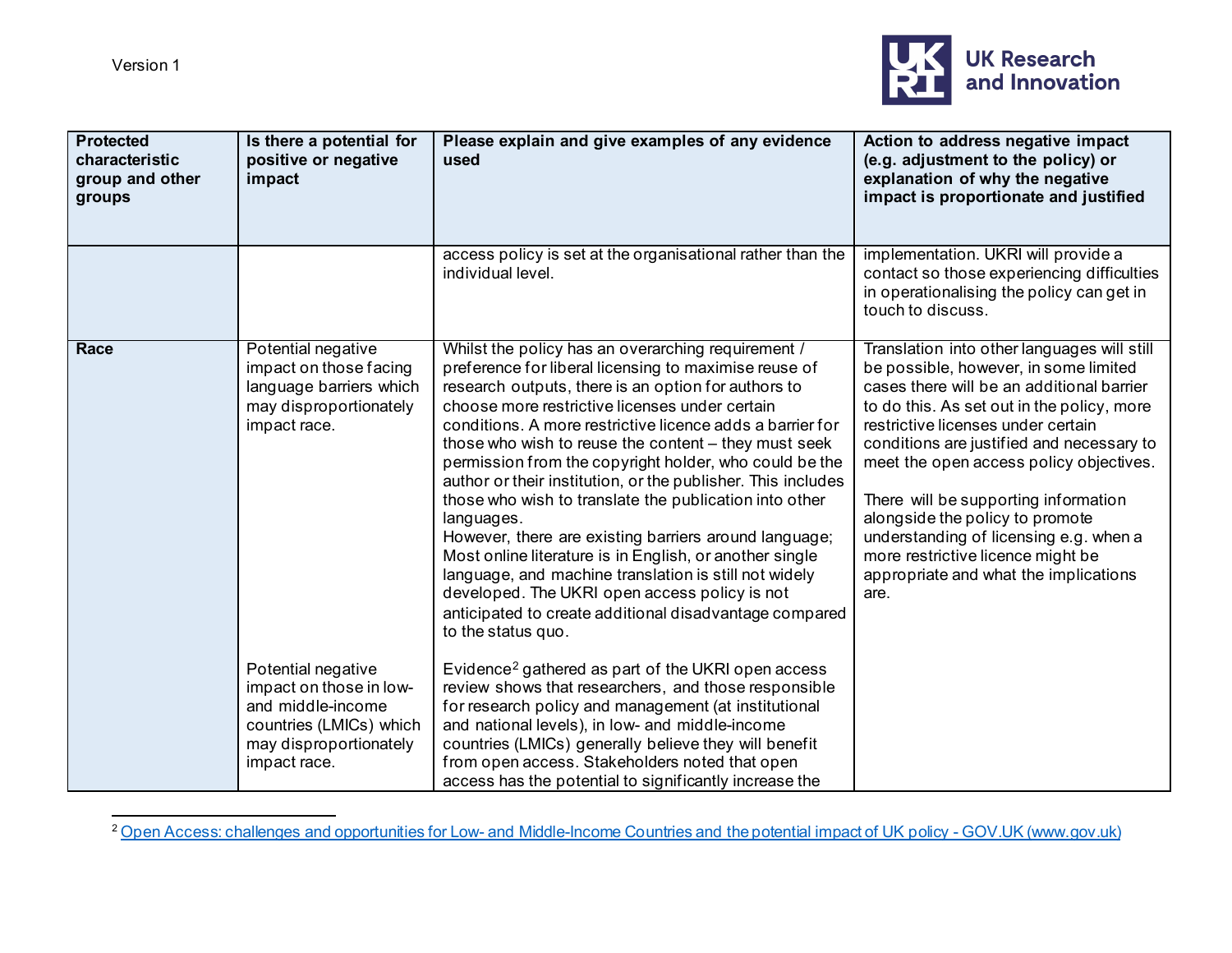

| <b>Protected</b><br>characteristic<br>group and other<br>groups | Is there a potential for<br>positive or negative<br>impact | Please explain and give examples of any evidence<br>used                                                                                                                                                                                                                                                                                                                                                                                                                                                                                                                                                                                                                                                                                                                                                                                                                                                                                                                                                                                                                                                                           | Action to address negative impact<br>(e.g. adjustment to the policy) or<br>explanation of why the negative<br>impact is proportionate and justified                                                                                                                                                                                                                                                                                                                                                                                                                                                                                                                                                                                                                                                                                                                                                                                                                                                                |
|-----------------------------------------------------------------|------------------------------------------------------------|------------------------------------------------------------------------------------------------------------------------------------------------------------------------------------------------------------------------------------------------------------------------------------------------------------------------------------------------------------------------------------------------------------------------------------------------------------------------------------------------------------------------------------------------------------------------------------------------------------------------------------------------------------------------------------------------------------------------------------------------------------------------------------------------------------------------------------------------------------------------------------------------------------------------------------------------------------------------------------------------------------------------------------------------------------------------------------------------------------------------------------|--------------------------------------------------------------------------------------------------------------------------------------------------------------------------------------------------------------------------------------------------------------------------------------------------------------------------------------------------------------------------------------------------------------------------------------------------------------------------------------------------------------------------------------------------------------------------------------------------------------------------------------------------------------------------------------------------------------------------------------------------------------------------------------------------------------------------------------------------------------------------------------------------------------------------------------------------------------------------------------------------------------------|
|                                                                 |                                                            | availability of research globally, as well as increasing<br>the visibility of their work.                                                                                                                                                                                                                                                                                                                                                                                                                                                                                                                                                                                                                                                                                                                                                                                                                                                                                                                                                                                                                                          |                                                                                                                                                                                                                                                                                                                                                                                                                                                                                                                                                                                                                                                                                                                                                                                                                                                                                                                                                                                                                    |
|                                                                 |                                                            | However, the policy may contribute to existing<br>disadvantages for those in LMICs, specifically:<br>1.<br>It may contribute to a continued reliance on global<br>northern approaches to open access:<br>• Generally, the open access policy environment in<br>LMICs is more limited than developed countries and<br>there is less investment in infrastructure, services and<br>capacity building.<br>• There is a risk that publishing behaviours may<br>respond more to external forces (e.g. UK policy) than<br>national priorities and needs.<br>• "Author pays" publishing models do not work for LMIC<br>economies, and there is also a concern about<br>ownership where LMIC outputs are hosted on non-<br>LMIC repositories.<br>2.<br>The policy may exacerbate challenges around<br>publishing in journals that charge article processing<br>fees, with a disproportionate impact on women and<br>wider ethical issues:<br>• Publication in global northern journals remains<br>important for most LMIC researchers, because it<br>supports international visibility, and also such journals<br>carry specific prestige. | To address the potential for the policy to<br>contribute to existing disadvantages for<br>those in LMICs, UKRI will:<br>• Include an option for researchers /<br>research organisations to get in touch<br>to discuss issues in complying with the<br>policy due to LMIC-related reasons.<br>UKRI will consider policy exceptions<br>due to LMIC-related issues.<br>• Continue to provide funding for UKRI-<br>funded LMIC authors via ODA project<br>grants to allow them to publish in<br>journals with article processing<br>charges, meaning no requirement to<br>seek waivers.<br>. Work in partnership with others to<br>support LMIC-specific guidance and<br>support e.g. to identify best decisions<br>including local open access options;<br>building costs into grants; open<br>licensing and IP.<br>. In the longer term, explore capacity<br>building for open access with other<br>partners to support LMIC-based<br>solutions and how ODA funding can be<br>most effectively used to support this. |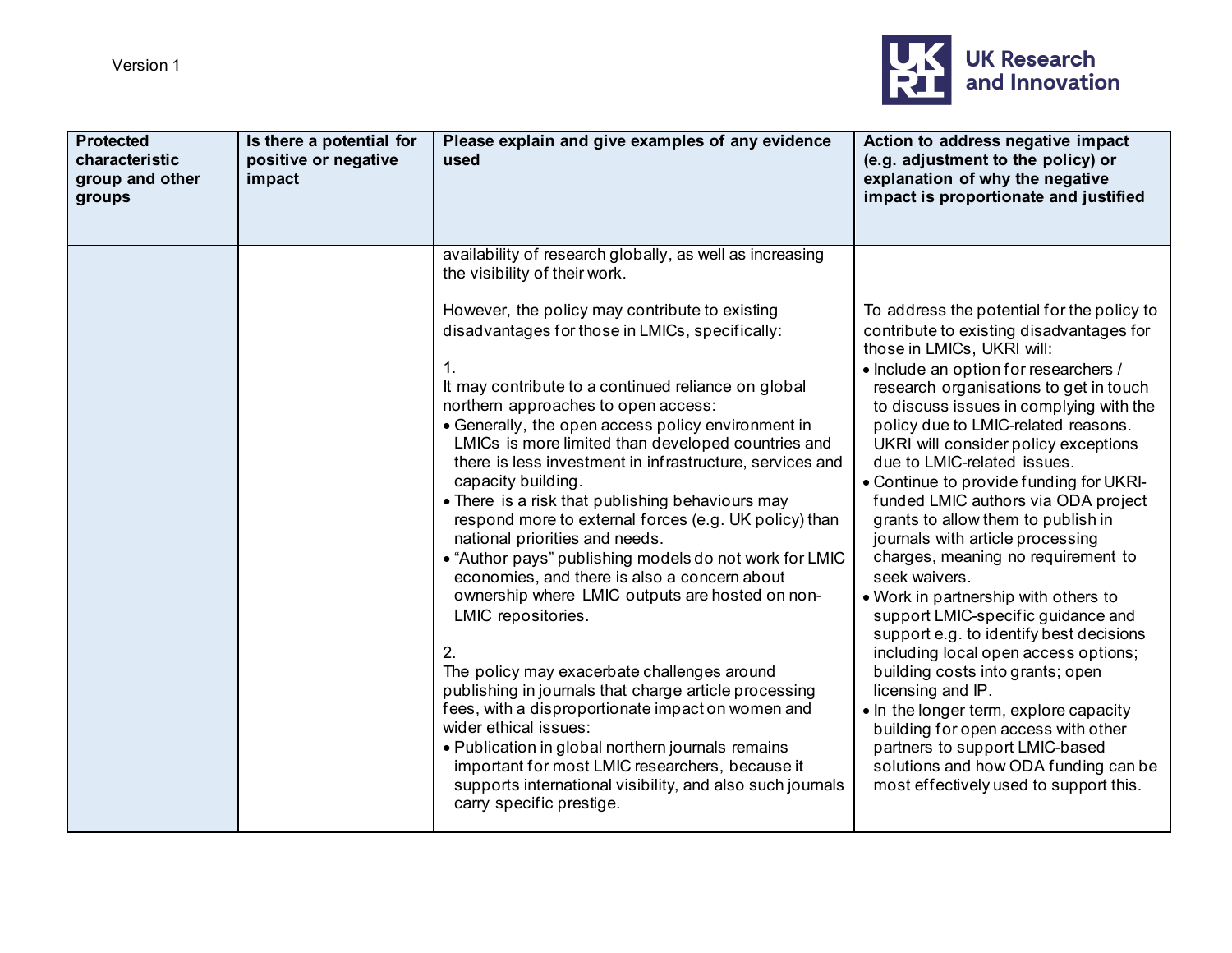

| <b>Protected</b><br>characteristic<br>group and other<br>groups | Is there a potential for<br>positive or negative<br>impact       | Please explain and give examples of any evidence<br>used                                                                                                                                                                                                                                                                                                                                                                                                                                                                                                                                                                                                                                                                                                                                                                                                                                                                                        | Action to address negative impact<br>(e.g. adjustment to the policy) or<br>explanation of why the negative<br>impact is proportionate and justified |
|-----------------------------------------------------------------|------------------------------------------------------------------|-------------------------------------------------------------------------------------------------------------------------------------------------------------------------------------------------------------------------------------------------------------------------------------------------------------------------------------------------------------------------------------------------------------------------------------------------------------------------------------------------------------------------------------------------------------------------------------------------------------------------------------------------------------------------------------------------------------------------------------------------------------------------------------------------------------------------------------------------------------------------------------------------------------------------------------------------|-----------------------------------------------------------------------------------------------------------------------------------------------------|
|                                                                 |                                                                  | • Some publishers offer fee waivers or discounts for<br>LMIC researchers, however, currently they do not<br>always work well (e.g. female researchers are<br>significantly less likely to apply for one) and there is a<br>feeling of stigma and ethical issues attached to<br>requesting one.<br>3.<br>The policy may perpetuate extractive behaviour by<br>technologically or economically more advanced<br>countries (or perception of it):<br>• Globally, there is not a common understanding of<br>open access and this can perpetuate concerns in<br>LMICs about extractive behaviour.<br>• However, there is also a need to protect the rights of<br>communities and nations to preserve the use and<br>development of their knowledge and traditions in a<br>proportionate way (e.g. indigenous knowledge) - this<br>is a wider IP issue but often becomes conflated with<br>open access, and is not exclusively an issue for<br>LMICs. |                                                                                                                                                     |
| <b>Religion or belief</b>                                       | It is not expected this<br>policy will have an<br>impact         |                                                                                                                                                                                                                                                                                                                                                                                                                                                                                                                                                                                                                                                                                                                                                                                                                                                                                                                                                 |                                                                                                                                                     |
| <b>Sexual orientation</b>                                       | It is not expected this<br>policy will have an<br>impact         |                                                                                                                                                                                                                                                                                                                                                                                                                                                                                                                                                                                                                                                                                                                                                                                                                                                                                                                                                 |                                                                                                                                                     |
| Sex (gender)                                                    | Potential negative<br>impact on those who<br>take career breaks. | Those who take career breaks may be absent at critical<br>points in the workflow that may affect ability to comply<br>with expected timescale (immediately available for                                                                                                                                                                                                                                                                                                                                                                                                                                                                                                                                                                                                                                                                                                                                                                        | The policy will include an exception of a<br>pro-rated extension in such<br>circumstances, alongside clear                                          |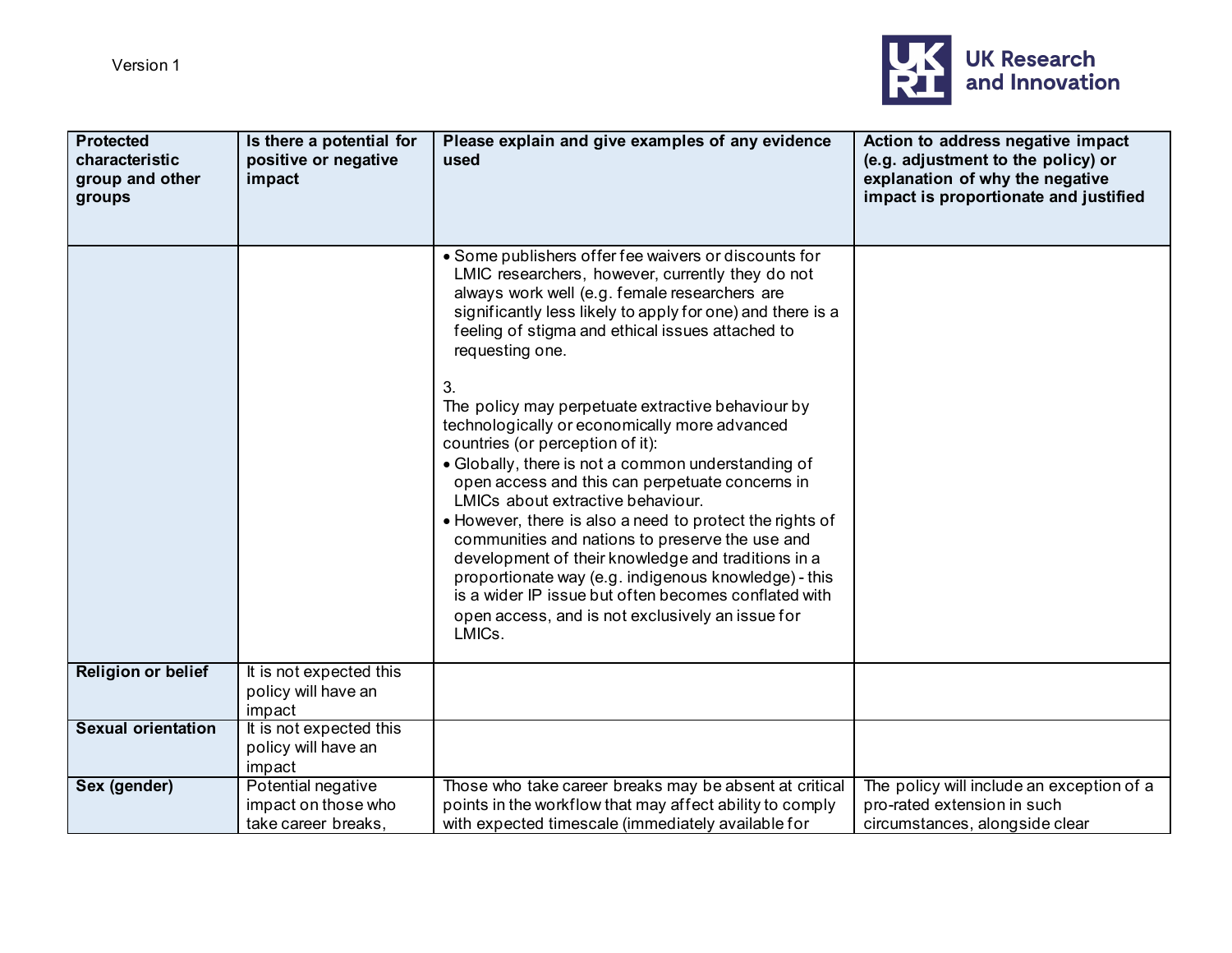

| <b>Protected</b><br>characteristic<br>group and other<br>groups | Is there a potential for<br>positive or negative<br>impact                                                                  | Please explain and give examples of any evidence<br>used                                                                                                                                                                                                                                                                                                                                                                                                                                                                                                             | Action to address negative impact<br>(e.g. adjustment to the policy) or<br>explanation of why the negative<br>impact is proportionate and justified                                                                                                                                                                                                                                                                                                                                 |
|-----------------------------------------------------------------|-----------------------------------------------------------------------------------------------------------------------------|----------------------------------------------------------------------------------------------------------------------------------------------------------------------------------------------------------------------------------------------------------------------------------------------------------------------------------------------------------------------------------------------------------------------------------------------------------------------------------------------------------------------------------------------------------------------|-------------------------------------------------------------------------------------------------------------------------------------------------------------------------------------------------------------------------------------------------------------------------------------------------------------------------------------------------------------------------------------------------------------------------------------------------------------------------------------|
|                                                                 | which may be taken<br>disproportionately more<br>by women.                                                                  | research articles and within 12 months for longform<br>outputs). Note that compliance with the UKRI open<br>access policy is set at the organisational rather than the<br>individual level.                                                                                                                                                                                                                                                                                                                                                                          | guidance. Further detail will be<br>developed as part of policy<br>implementation. UKRI will provide a<br>contact so those experiencing difficulties<br>in operationalising the policy can get in<br>touch to discuss.                                                                                                                                                                                                                                                              |
|                                                                 | Potential negative<br>impact on women in<br>low- and middle-income<br>countries (LMICs)                                     | The policy may exacerbate challenges around<br>publishing in journals that charge article processing<br>fees, with a disproportionate impact on women:<br>• Publication in global northern journals remains<br>important for most LMIC researchers, because it<br>supports international visibility, and also such journals<br>carry specific prestige.<br>• Some publishers offer fee waivers or discounts for<br>LMIC researchers, however, currently they do not<br>work well, for example, female researchers are<br>significantly less likely to apply for one. | UKRI will continue to provide funding for<br>UKRI-funded LMIC authors via ODA<br>project grants to allow them to publish in<br>journals with article processing charges,<br>meaning no requirement to seek<br>waivers.<br>UKRI will also Include an option for<br>researchers / research organisations to<br>get in touch to discuss issues in<br>complying with the policy due to LMIC-<br>related reasons. UKRI will consider<br>policy exceptions due to LMIC-related<br>issues. |
| Age                                                             | Potential negative<br>impact on those earlier<br>in their career, which is<br>disproportionately<br>earlier age categories. | There is a risk the policy will impact author choice of<br>publishing venue; whilst all subscription journals are<br>compliant with the policy, research organisations will<br>not be able to use UKRI funds for hybrid open access<br>publishing in subscription journals unless part of a<br>transitional agreement. The connection between<br>publications and career progression is currently strong,<br>therefore the risk of restricting author choice of                                                                                                      | In order to support the policy UKRI will<br>support Jisc, the body who negotiate on<br>behalf of the higher education and<br>research sector, to scale up open access<br>/ transitional agreements with the whole<br>range of publishers and types of<br>research organisation.                                                                                                                                                                                                     |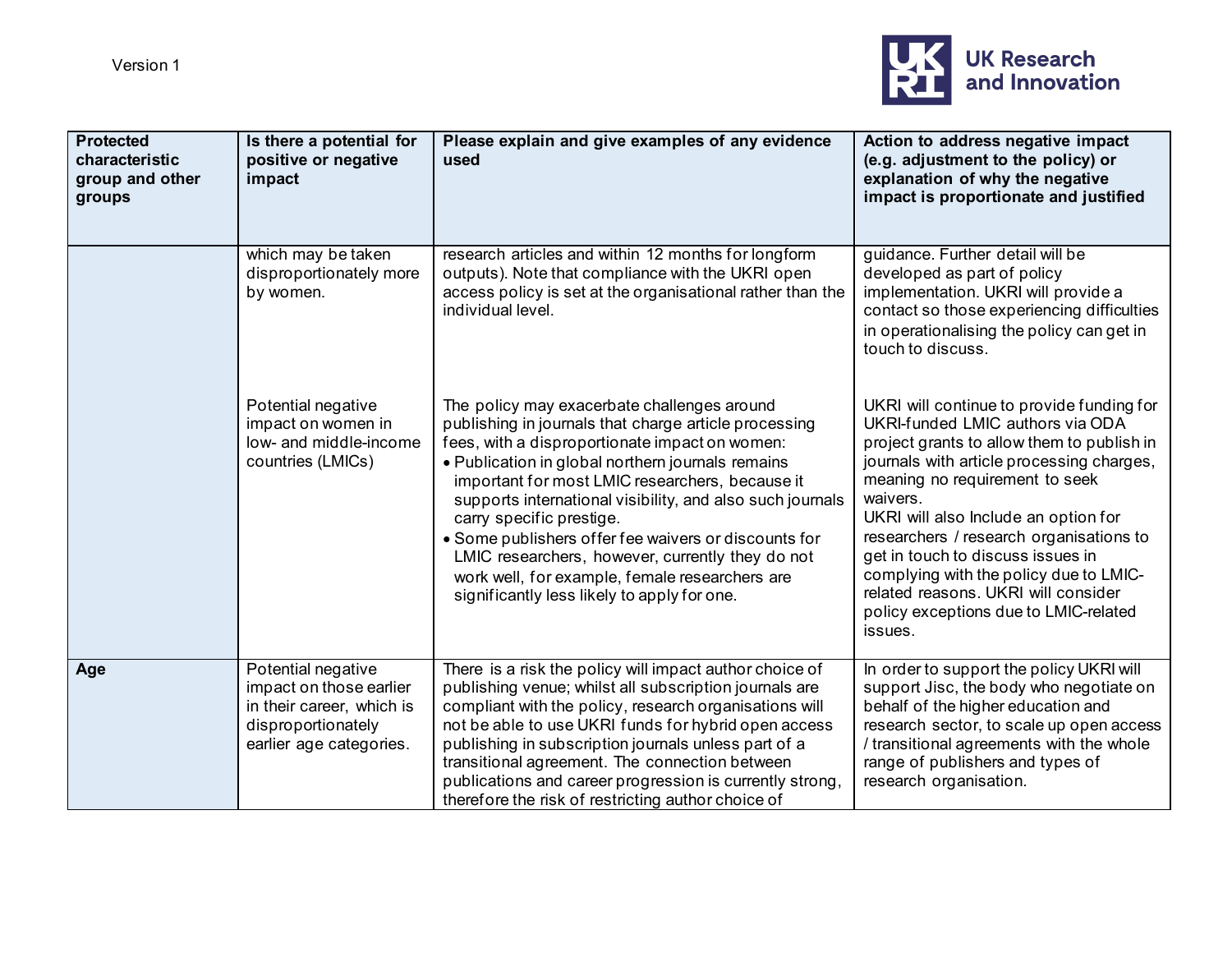

| <b>Protected</b><br>characteristic<br>group and other<br>groups | Is there a potential for<br>positive or negative<br>impact | Please explain and give examples of any evidence<br>used                                                                                                                                                                                                                                                                                                                                                                                                                                                                                                                                                                                                                                                                                                                                                                                                                                                                                                                                                                                                                                                                                                                  | Action to address negative impact<br>(e.g. adjustment to the policy) or<br>explanation of why the negative<br>impact is proportionate and justified                                                                                                                                                                                                                                                                                                                                                                                                                                                                                                                                                                                                                                       |
|-----------------------------------------------------------------|------------------------------------------------------------|---------------------------------------------------------------------------------------------------------------------------------------------------------------------------------------------------------------------------------------------------------------------------------------------------------------------------------------------------------------------------------------------------------------------------------------------------------------------------------------------------------------------------------------------------------------------------------------------------------------------------------------------------------------------------------------------------------------------------------------------------------------------------------------------------------------------------------------------------------------------------------------------------------------------------------------------------------------------------------------------------------------------------------------------------------------------------------------------------------------------------------------------------------------------------|-------------------------------------------------------------------------------------------------------------------------------------------------------------------------------------------------------------------------------------------------------------------------------------------------------------------------------------------------------------------------------------------------------------------------------------------------------------------------------------------------------------------------------------------------------------------------------------------------------------------------------------------------------------------------------------------------------------------------------------------------------------------------------------------|
|                                                                 |                                                            | publishing venue is likely to disproportionally impact<br>early career researchers (ECRs).<br>Were the policy to be applied today, at least 57% of<br>articles from UKRI-funded research in 2017 to 2020<br>would be policy and funding compliant. On the basis of<br>transitional negotiations that are presently underway, it<br>is estimated that journals containing some 80% of<br>UKRI-funded publications will be compliant by the end<br>of 2021. Of the remainder it is likely that some will offer<br>a zero-embargo green policy for UKRI authors.<br>Nonetheless, in the shorter term at least, it is likely that<br>there will be a residual population of journals,<br>particularly in the long tail of small publishers and<br>societies that publish a small number of UKRI-funded<br>articles, that will neither seek transitional agreements<br>nor provide for zero-embargo 'green'.<br>Consultation responses also suggested that ECRs are<br>more likely to have a lack of awareness and low<br>knowledge of open access practices and associated<br>benefits making it difficult to navigate policy changes<br>and complex areas such as licensing. | The policy will be supported by guidance<br>and training, as well as advocacy and<br>engagement with researchers, including<br>a focus on ECRs.<br>Outside of the open access policy,<br>efforts to reform research assessment is<br>a priority and a multi-stakeholder issue.<br>This includes a move away from the<br>inappropriate use of metrics such as<br>journal impact factor and to recognise a<br>diversity of research outputs, not just<br>publications. Initiatives such as the<br>Declaration on Research Assessment<br>(DORA) seek to address such issues,<br>however, given they will not be<br>implemented by the time the policy<br>becomes active, UKRI will monitor<br>unintended consequences on publishing<br>behaviour and problems encountered by<br>researchers. |
|                                                                 |                                                            | <b>OTHER GROUPS</b>                                                                                                                                                                                                                                                                                                                                                                                                                                                                                                                                                                                                                                                                                                                                                                                                                                                                                                                                                                                                                                                                                                                                                       |                                                                                                                                                                                                                                                                                                                                                                                                                                                                                                                                                                                                                                                                                                                                                                                           |
| <b>Early career</b><br>researchers (ECRs)                       | Potential negative<br>impacts                              | There is a risk the policy will impact author choice of<br>publishing venue; whilst all subscription journals are<br>compliant with the policy, research organisations will<br>not be able to use UKRI funds for hybrid open access                                                                                                                                                                                                                                                                                                                                                                                                                                                                                                                                                                                                                                                                                                                                                                                                                                                                                                                                       | In order to support the policy UKRI will<br>support Jisc, the body who negotiate on<br>behalf of the higher education /research<br>sector, to scale up open access /                                                                                                                                                                                                                                                                                                                                                                                                                                                                                                                                                                                                                      |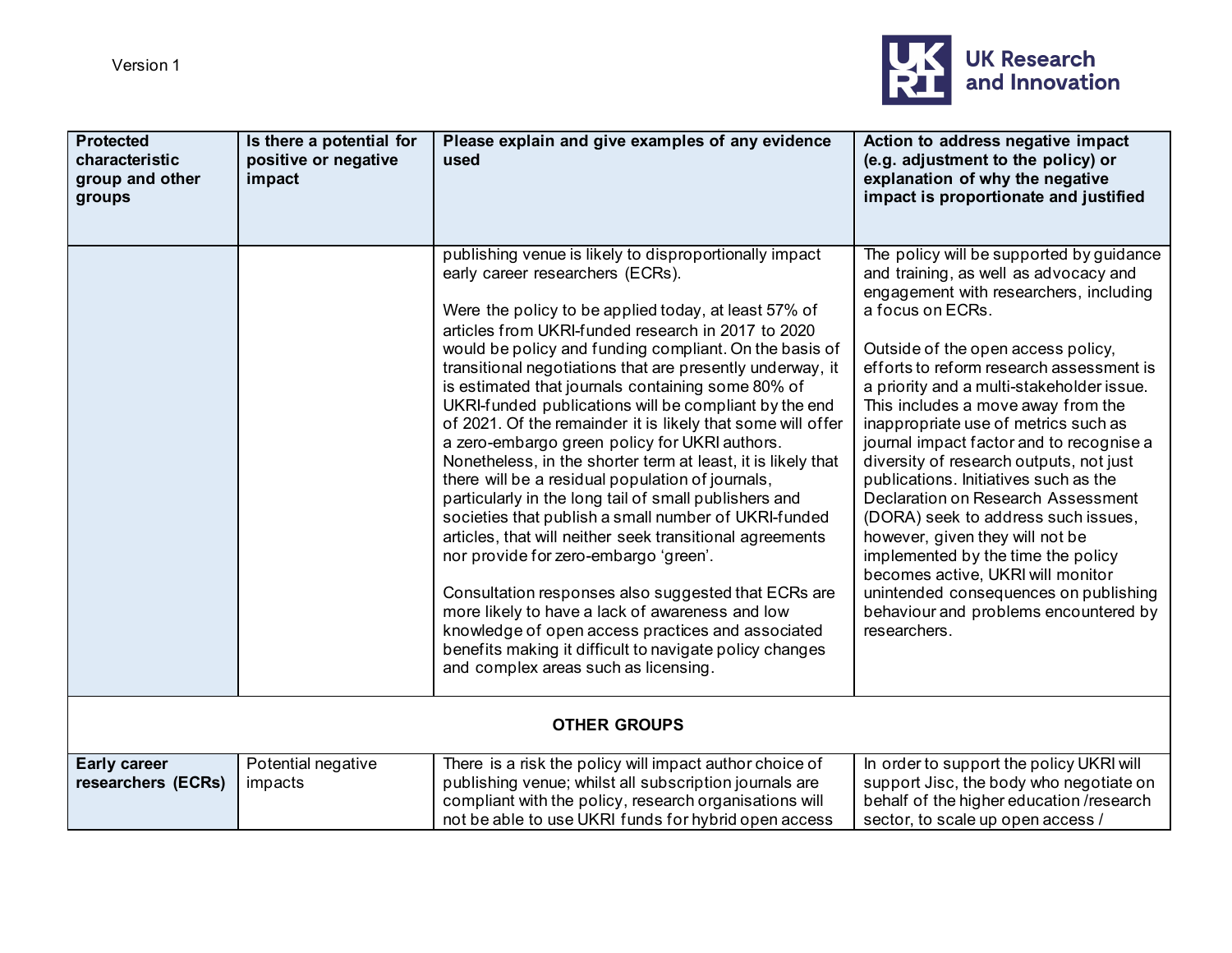

| <b>Protected</b><br>characteristic<br>group and other<br>groups | Is there a potential for<br>positive or negative<br>impact  | Please explain and give examples of any evidence<br>used                                                                                                                                                                                                                                                                                                                                                                                                                                                                                                                                                                                                                                                                                                                                                                                                                                                                                                                                                                                                                                                                                                                                                                                                                                                                                                                                       | Action to address negative impact<br>(e.g. adjustment to the policy) or<br>explanation of why the negative<br>impact is proportionate and justified                                                                                                                                                                                                                                                                                                                                                                                                                                                                                                                                                                                                                                                                                                |
|-----------------------------------------------------------------|-------------------------------------------------------------|------------------------------------------------------------------------------------------------------------------------------------------------------------------------------------------------------------------------------------------------------------------------------------------------------------------------------------------------------------------------------------------------------------------------------------------------------------------------------------------------------------------------------------------------------------------------------------------------------------------------------------------------------------------------------------------------------------------------------------------------------------------------------------------------------------------------------------------------------------------------------------------------------------------------------------------------------------------------------------------------------------------------------------------------------------------------------------------------------------------------------------------------------------------------------------------------------------------------------------------------------------------------------------------------------------------------------------------------------------------------------------------------|----------------------------------------------------------------------------------------------------------------------------------------------------------------------------------------------------------------------------------------------------------------------------------------------------------------------------------------------------------------------------------------------------------------------------------------------------------------------------------------------------------------------------------------------------------------------------------------------------------------------------------------------------------------------------------------------------------------------------------------------------------------------------------------------------------------------------------------------------|
|                                                                 |                                                             | publishing in subscription journals unless part of a<br>transitional agreement. The connection between<br>publications and career progression is currently strong,<br>therefore the risk of restricting author choice of<br>publishing venue is likely to disproportionally impact<br>early career researchers.<br>Were the policy to be applied today, at least 57% of<br>articles from UKRI-funded research in 2017 to 2020<br>would be policy and funding compliant. On the basis of<br>transitional negotiations that are presently underway, it<br>is estimated that journals containing some 80% of<br>UKRI-funded publications will be compliant by the end<br>of 2021. Of the remainder it is likely that some will offer<br>a zero-embargo green policy for UKRI authors.<br>Nonetheless, in the shorter term at least, it is likely that<br>there will be a residual population of journals,<br>particularly in the long tail of small publishers and<br>societies that publish a small number of UKRI-funded<br>articles, that will neither seek transitional agreements<br>nor provide for zero-embargo 'green'.<br>Consultation responses also suggested that ECRs are<br>more likely to have a lack of awareness and low<br>knowledge of open access practices and associated<br>benefits making it difficult to navigate policy changes<br>and complex areas such as licensing. | transitional agreements with the whole<br>range of publishers and types of<br>research organisation.<br>The policy will be supported by guidance<br>and training, as well as advocacy and<br>engagement with researchers, including<br>a focus on ECRs.<br>Outside of the open access policy,<br>efforts to reform research assessment is<br>a priority and a multi-stakeholder issue.<br>This includes a move away from the<br>inappropriate use of metrics such as<br>journal impact factor and to recognise a<br>diversity of research outputs, not just<br>publications. Initiatives such as DORA<br>seek to address such issues, however,<br>given they will not be implemented by<br>the time the policy becomes active, UKRI<br>will monitor unintended consequences<br>on publishing behaviour and problems<br>encountered by researchers. |
| Those in low- and<br>middle-income<br>countries (LMICs)         | Likely positive impact<br>and potential negative<br>impacts | Evidence <sup>2</sup> gathered as part of the UKRI open access<br>review shows that researchers, and those responsible<br>for research policy and management (at institutional                                                                                                                                                                                                                                                                                                                                                                                                                                                                                                                                                                                                                                                                                                                                                                                                                                                                                                                                                                                                                                                                                                                                                                                                                 | To address the potential for the policy to<br>contribute to existing disadvantages for<br>those in LMICs, UKRI will:                                                                                                                                                                                                                                                                                                                                                                                                                                                                                                                                                                                                                                                                                                                               |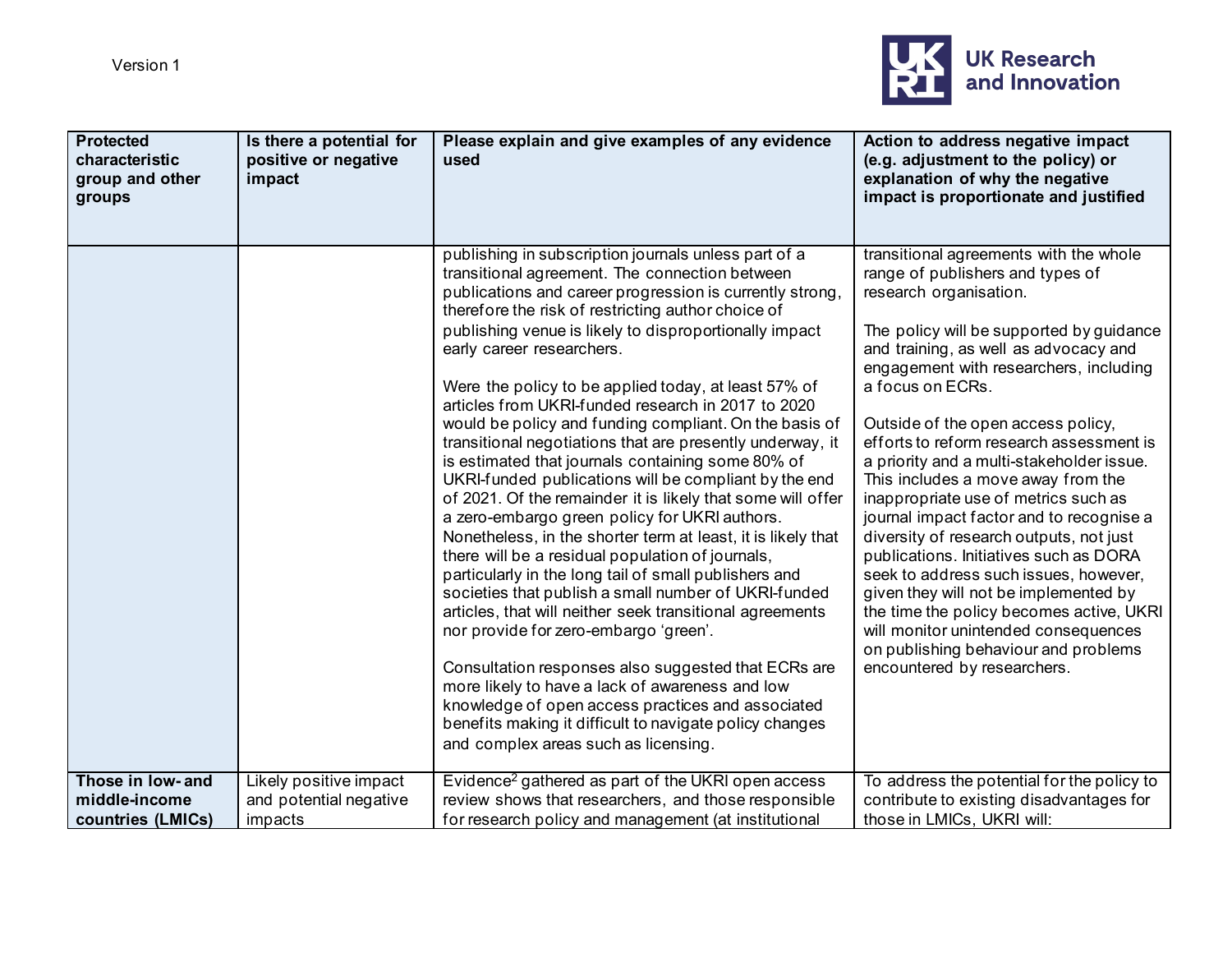

| <b>Protected</b><br>characteristic<br>group and other<br>groups | Is there a potential for<br>positive or negative<br>impact | Please explain and give examples of any evidence<br>used                                                                                                                                                                                                                                                                                                                                                                                                                                                                                                                                                                                                                                                                                                                                                                                                                                                                                                                                                                                                                                                                                                                                                                                                    | Action to address negative impact<br>(e.g. adjustment to the policy) or<br>explanation of why the negative<br>impact is proportionate and justified                                                                                                                                                                                                                                                                                                                                                                                                                                                                                                                                                                                                                                                                                                                                                                             |
|-----------------------------------------------------------------|------------------------------------------------------------|-------------------------------------------------------------------------------------------------------------------------------------------------------------------------------------------------------------------------------------------------------------------------------------------------------------------------------------------------------------------------------------------------------------------------------------------------------------------------------------------------------------------------------------------------------------------------------------------------------------------------------------------------------------------------------------------------------------------------------------------------------------------------------------------------------------------------------------------------------------------------------------------------------------------------------------------------------------------------------------------------------------------------------------------------------------------------------------------------------------------------------------------------------------------------------------------------------------------------------------------------------------|---------------------------------------------------------------------------------------------------------------------------------------------------------------------------------------------------------------------------------------------------------------------------------------------------------------------------------------------------------------------------------------------------------------------------------------------------------------------------------------------------------------------------------------------------------------------------------------------------------------------------------------------------------------------------------------------------------------------------------------------------------------------------------------------------------------------------------------------------------------------------------------------------------------------------------|
|                                                                 |                                                            | and national levels), in low- and middle-income<br>countries (LMICs) generally believe they will benefit<br>from open access. Stakeholders noted that open<br>access has the potential to significantly increase the<br>availability of research globally, as well as increasing<br>the visibility of their work.<br>However, the policy may also contribute to existing<br>disadvantages for those in LMICs, specifically:<br>1.<br>It may contribute to a continued reliance on global<br>northern approaches to open access:<br>• Generally, the open access policy environment in<br>LMICs is more limited than developed countries and<br>there is less investment in infrastructure, services and<br>capacity building.<br>• There is a risk that publishing behaviours may<br>respond more to external forces (e.g. UK policy) than<br>national priorities and needs.<br>• "Author pays" publishing models do not work for LMIC<br>economies, and there is also a concern about<br>ownership where LMIC outputs are hosted on non-<br>LMIC repositories.<br>2.<br>The policy may exacerbate challenges around<br>publishing in journals that charge article processing<br>fees, with a disproportionate impact on women and<br>wider ethical issues: | • Include an option for researchers /<br>research organisations to get in touch<br>to discuss issues in complying with the<br>policy due to LMIC-related reasons.<br>UKRI will consider policy exceptions<br>due to LMIC-related issues.<br>• Continue to provide funding for UKRI-<br>funded LMIC authors via Official<br>Development Assistance (ODA) project<br>grants to allow them to publish in<br>journals with article processing<br>charges, meaning no requirement to<br>seek waivers.<br>. Work in partnership with others to<br>support LMIC-specific guidance and<br>support e.g. to identify best decisions<br>including local open access options;<br>building costs into grants; open<br>licensing and IP.<br>. In the longer term, explore capacity<br>building for open access with other<br>partners to support LMIC-based<br>solutions and how ODA funding can be<br>most effectively used to support this. |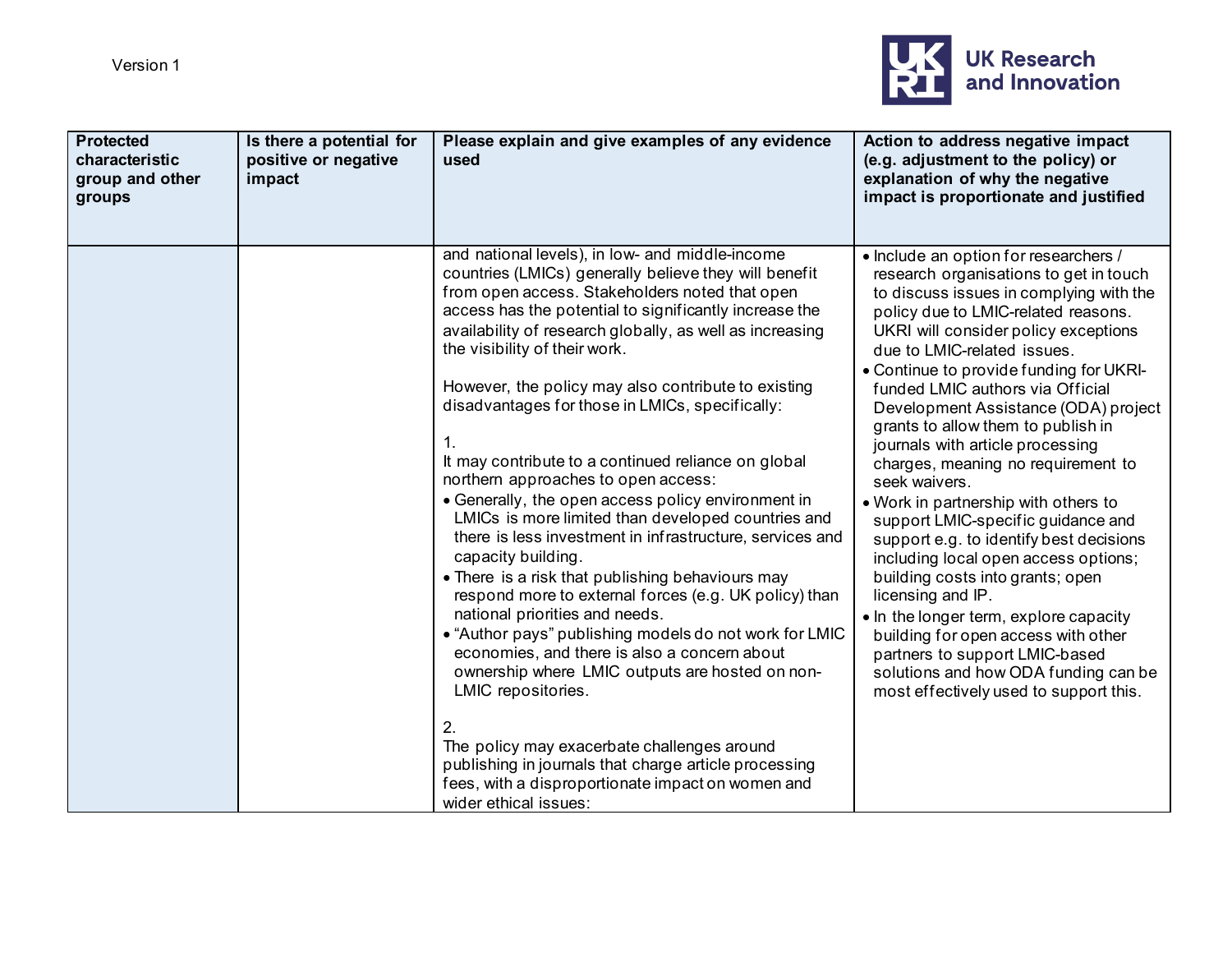

| <b>Protected</b><br>characteristic<br>group and other<br>groups | Is there a potential for<br>positive or negative<br>impact | Please explain and give examples of any evidence<br>used                                                                                                                                                                                                                                                                                                                                                                                                                                                                                                                                                                                                                                                                                                                                                                                                                                                                                                                                                                                                                                                                               | Action to address negative impact<br>(e.g. adjustment to the policy) or<br>explanation of why the negative<br>impact is proportionate and justified                                                                  |
|-----------------------------------------------------------------|------------------------------------------------------------|----------------------------------------------------------------------------------------------------------------------------------------------------------------------------------------------------------------------------------------------------------------------------------------------------------------------------------------------------------------------------------------------------------------------------------------------------------------------------------------------------------------------------------------------------------------------------------------------------------------------------------------------------------------------------------------------------------------------------------------------------------------------------------------------------------------------------------------------------------------------------------------------------------------------------------------------------------------------------------------------------------------------------------------------------------------------------------------------------------------------------------------|----------------------------------------------------------------------------------------------------------------------------------------------------------------------------------------------------------------------|
|                                                                 |                                                            | • Publication in global northern journals remains<br>important for most LMIC researchers, because it<br>supports international visibility, and also such journals<br>carry specific prestige.<br>• Some publishers offer fee waivers or discounts for<br>LMIC researchers, however, currently they do not<br>work well (e.g. female researchers are significantly<br>less likely to apply for one) and there is a feeling of<br>stigma and ethical issues attached to requesting one.<br>3.<br>The policy may perpetuate extractive behaviour by<br>technologically or economically more advanced<br>countries (or perception of it):<br>• Globally, there is not a common understanding of<br>open access and this can perpetuate concerns in<br>LMICs about extractive behaviour.<br>• However, there is also a need to protect the rights of<br>communities and nations to preserve the use and<br>development of their knowledge and traditions in a<br>proportionate way (e.g. indigenous knowledge) - this<br>is a wider IP issue but often becomes conflated with<br>open access, and is not exclusively an issue for<br>LMICs. |                                                                                                                                                                                                                      |
| Those with career<br>breaks/alternative<br>career paths         | Potential negative<br>impacts                              | Those who take career breaks and/or pursue<br>alternative career paths into and out of academia may<br>be absent at critical points in the workflow that may<br>affect ability to comply with expected timescale<br>(immediately available for research articles and within<br>12 months for longform outputs). Note that compliance                                                                                                                                                                                                                                                                                                                                                                                                                                                                                                                                                                                                                                                                                                                                                                                                   | The policy will include an exception of a<br>pro-rated extension in such<br>circumstances, alongside clear<br>guidance. Further detail will be<br>developed as part of policy<br>implementation. UKRI will provide a |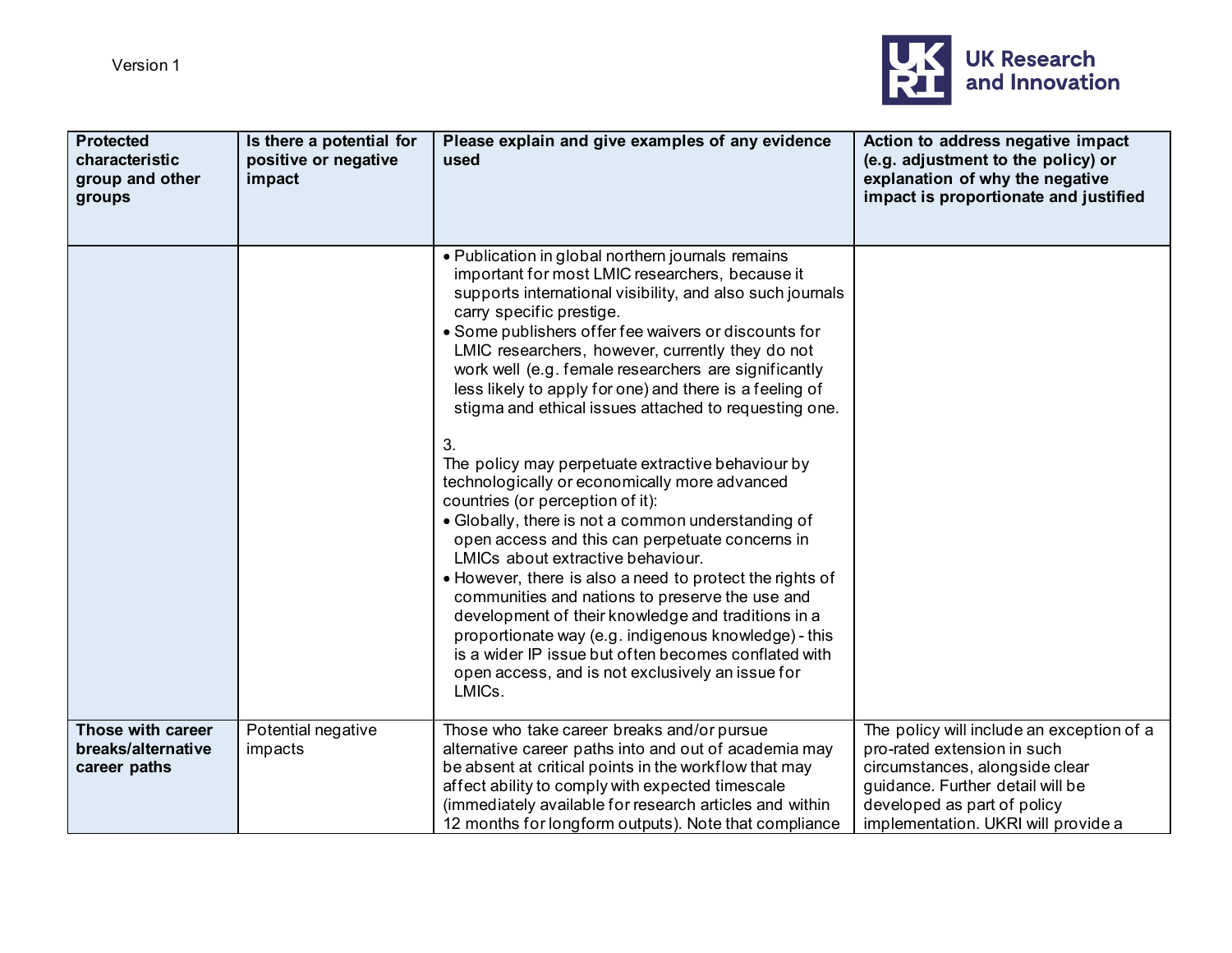

| <b>Protected</b><br>characteristic<br>group and other<br>groups | Is there a potential for<br>positive or negative<br>impact | Please explain and give examples of any evidence<br>used                                                                                                                                                                                                                                                                                                                                                                                                                                                                                                                                                                                                                                                                                                                                                                                                             | Action to address negative impact<br>(e.g. adjustment to the policy) or<br>explanation of why the negative<br>impact is proportionate and justified                                                                                                                                                                                                                                                                                                                                                |
|-----------------------------------------------------------------|------------------------------------------------------------|----------------------------------------------------------------------------------------------------------------------------------------------------------------------------------------------------------------------------------------------------------------------------------------------------------------------------------------------------------------------------------------------------------------------------------------------------------------------------------------------------------------------------------------------------------------------------------------------------------------------------------------------------------------------------------------------------------------------------------------------------------------------------------------------------------------------------------------------------------------------|----------------------------------------------------------------------------------------------------------------------------------------------------------------------------------------------------------------------------------------------------------------------------------------------------------------------------------------------------------------------------------------------------------------------------------------------------------------------------------------------------|
|                                                                 |                                                            | with the UKRI open access policy is set at the<br>organisational rather than the individual level.                                                                                                                                                                                                                                                                                                                                                                                                                                                                                                                                                                                                                                                                                                                                                                   | contact so those experiencing difficulties<br>in operationalising the policy can get in<br>touch to discuss.                                                                                                                                                                                                                                                                                                                                                                                       |
| <b>Those experiencing</b><br>language barriers                  | Potential negative<br>impacts                              | Whilst the policy has an overarching requirement /<br>preference for liberal licensing to maximise reuse of<br>research outputs, there is an option for authors to<br>choose more restrictive licenses under certain<br>conditions. A more restrictive licence adds a barrier for<br>those who wish to reuse the content - they must seek<br>permission from the copyright holder, who could be the<br>author or their institution, or the publisher. This includes<br>those who wish to translate the publication into other<br>languages.<br>However, there are existing barriers around language;<br>Most online literature is in English, or another single<br>language, and machine translation is still not widely<br>developed. Therefore, the UKRI Open Access Policy is<br>not anticipated to create additional disadvantage<br>compared to the status quo. | Translation into other languages will still<br>be possible, however, there will be an<br>additional barrier to do this. As set out in<br>the policy, more restrictive licenses<br>under certain conditions are justified and<br>necessary to meet the open access<br>policy objectives.<br>There will be supporting information<br>alongside the policy to promote<br>understanding of licensing e.g. when a<br>more restrictive licence might be<br>appropriate and what the implications<br>are. |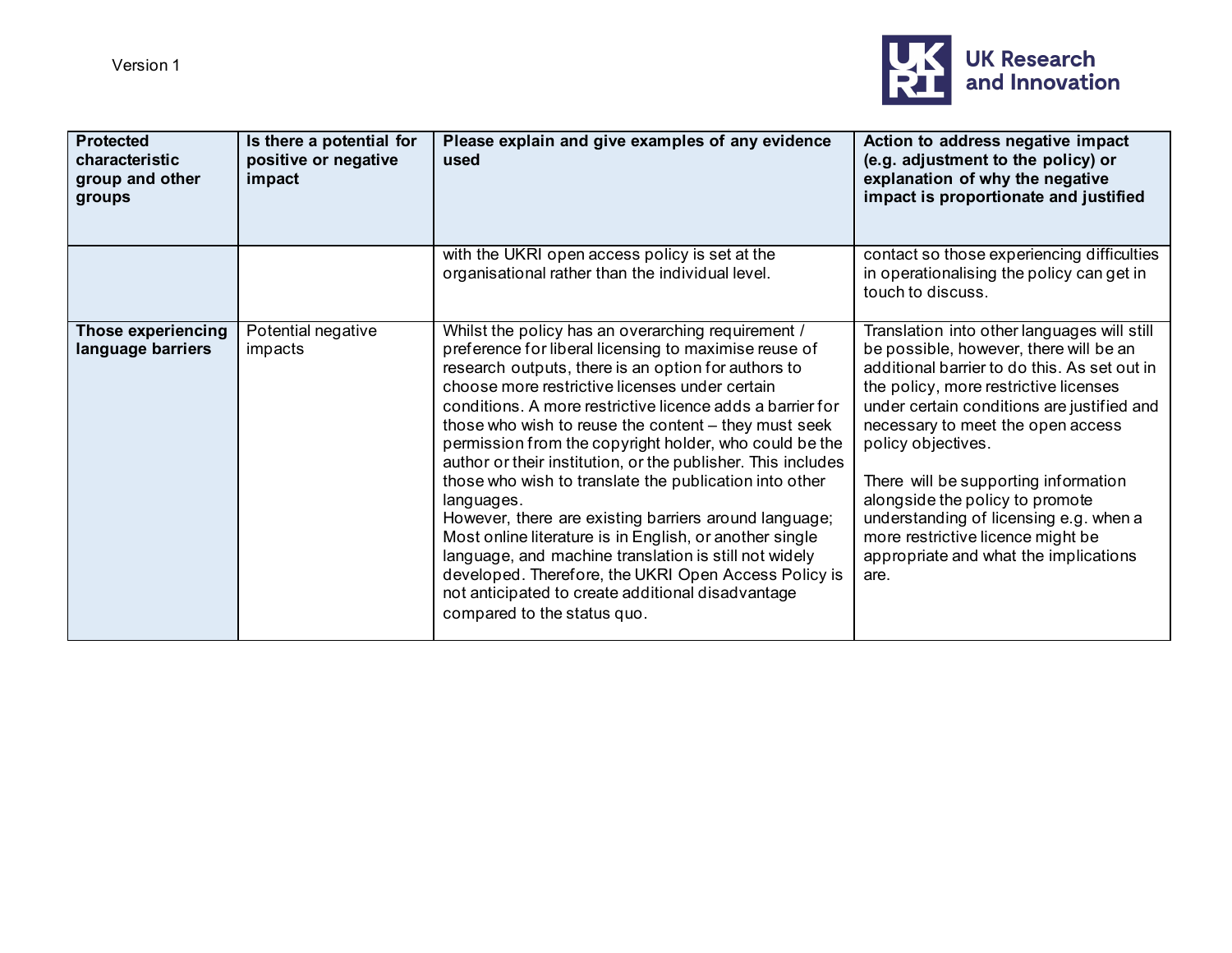

## **Further Considerations**

Evidence shows that protected characteristic groups are underrepresented in the research community and may be marginalised within the research environment. It is also important to consider intersectionality i.e. the interconnected nature of different protected groups, which can create overlapping and interdependent systems of discrimination or disadvantage.

Such existing inequalities may potentially reduce access to support, training or funding available and result in low awareness of open access and ability to navigate policy changes due to barriers to engagement and belonging. This may be further impacted by the effect of Covid-19 on the capacity of staff at research organisations to provide support. In addition, given there are inequalities in access to UKRI funding<sup>[3](#page-13-0)</sup> and the policy applies to UKRI funded activity only, there is potential for open access to contribute to research outputs from certain groups being more widely accessible compared to other groups.

It is unlikely that amendments to the open access policy will remove the existing inequalities described above. However, UKRI will provide a contact so those experiencing difficulties in operationalising the policy can get in touch to discuss. In addition, UKRI will monitor the policy through its implementation, and there will a formal evaluation and review points, including for unintended EDI consequences.

In considering existing biases in the wider research system, it is important to understand the implications for funding for open access. UKRI will provide funding to research organisations to support its open access policy, however, it is aware of the risk that the existing inequalities referred to above may potentially reduce access to funding for certain groups. UKRI aims to ensure fair and transparent decision making, both for its funding mechanisms, as well as funded organisations that delegate their funding. UKRI will undertake an equality impact assessment as part of developing its approach for policy implementation, including funding.

More widely, UKRI has an ongoing programme to develop and deliver interventions and policy changes to create a research and innovation system that is for everyone, by everyone. Examples include work to address under representation and participation, including through targeted funding opportunities; reviewing and examining our own policies and processes and taking action to address shortcomings that contribute to inequalities; increasing diversity in our own recruitment pipelines and ensuring that we bring diverse voices into our governance structures; engaging with and listening to our communities in different ways; and working in partnership to support systems level change across the research and innovation sector

<span id="page-13-0"></span><sup>&</sup>lt;sup>3</sup> [Diversity data collection –](https://www.ukri.org/our-work/supporting-healthy-research-and-innovation-culture/equality-diversity-and-inclusion/diversity-data/) UKRI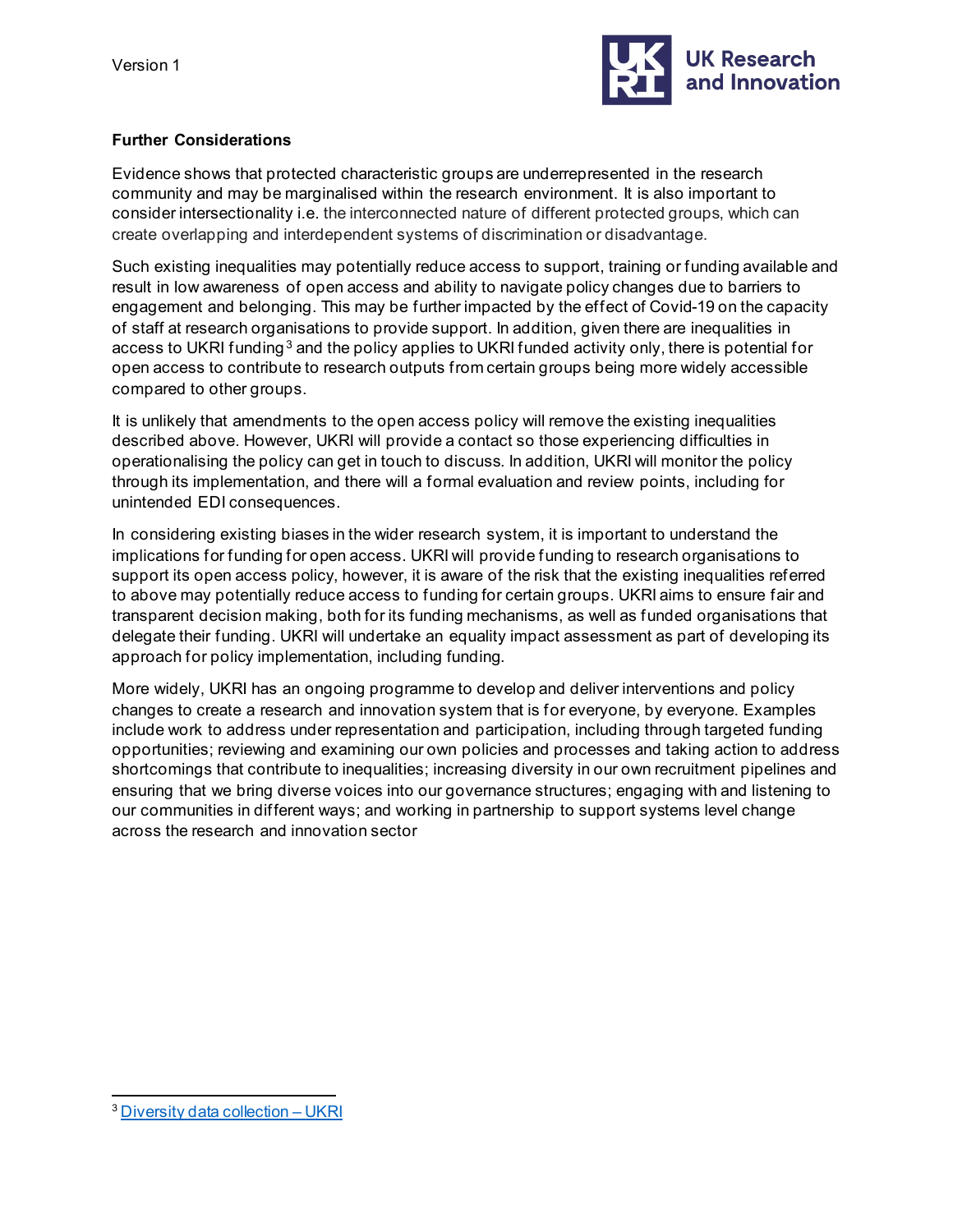

Evaluation:

| Question                                                                                                               | <b>Explanation/justification</b>                                                                                                                                                                                                                                                                                                                                                                                                     |
|------------------------------------------------------------------------------------------------------------------------|--------------------------------------------------------------------------------------------------------------------------------------------------------------------------------------------------------------------------------------------------------------------------------------------------------------------------------------------------------------------------------------------------------------------------------------|
| Is it possible the proposed<br>policy or activity or change<br>in policy or activity could<br>discriminate or unfairly | As set out in the table above, potential negative impacts were<br>identified and actions put in place to mitigate these, to ensure the<br>policy is inclusive and reduce the need to seek clarity.                                                                                                                                                                                                                                   |
| disadvantage people                                                                                                    | However, for ECRs, although some mitigations can be put in place,<br>the policy has potential for negative impacts due to the potential<br>impact on author choice of publication venue. This may impact<br>those in earlier age categories as ECRs are disproportionately<br>younger.                                                                                                                                               |
|                                                                                                                        | Whilst all subscription journals are compliant with the policy,<br>research organisations will not be able to use UKRI funds for hybrid<br>open access publishing in subscription journals unless part of a<br>transitional agreement, possibly impacting author choice of<br>publishing venue.                                                                                                                                      |
|                                                                                                                        | Author choice of publication venue was an important consideration<br>for UKRI's review, and evidence suggests that a significant majority<br>of venues that publish UKRI-funded articles will offer open access<br>options to UKRI-funded authors by April 2022.                                                                                                                                                                     |
|                                                                                                                        | The policy decision to restrict the use of UKRI funding is justified<br>and necessary to meet the objectives of the open access policy.<br>However, it is not possible today to know with certainty the precise<br>degree to which author choice may be affected. UKRI will monitor<br>the policy through its implementation, and there will a formal<br>evaluation and review points, including for unintended EDI<br>consequences. |

| <b>Final decision:</b>                                                                                                                                                                                                                                                                            | <b>Tick the</b><br>relevant<br>box | Include any explanation                                                                                                                                                           |
|---------------------------------------------------------------------------------------------------------------------------------------------------------------------------------------------------------------------------------------------------------------------------------------------------|------------------------------------|-----------------------------------------------------------------------------------------------------------------------------------------------------------------------------------|
| 1. No barriers identified; therefore activity will<br>proceed                                                                                                                                                                                                                                     |                                    |                                                                                                                                                                                   |
| 2. You can decide to stop the policy or practice at<br>some point because the data shows bias<br>towards one or more groups                                                                                                                                                                       |                                    |                                                                                                                                                                                   |
| 3. You can adapt or change the policy in a way<br>which you think will eliminate the bias                                                                                                                                                                                                         |                                    |                                                                                                                                                                                   |
| 4. Barriers and impact identified, however having<br>considered all available options carefully, there<br>appear to be no other proportionate ways to<br>achieve the aim of the policy or practice.<br>Therefore you are going to proceed with<br>caution with this policy or practice knowing it | $\times$                           | There is a small risk that the<br>policy may disadvantage<br>early career researchers<br>(and therefore those in<br>earlier age categories) due<br>to the potential impact of the |